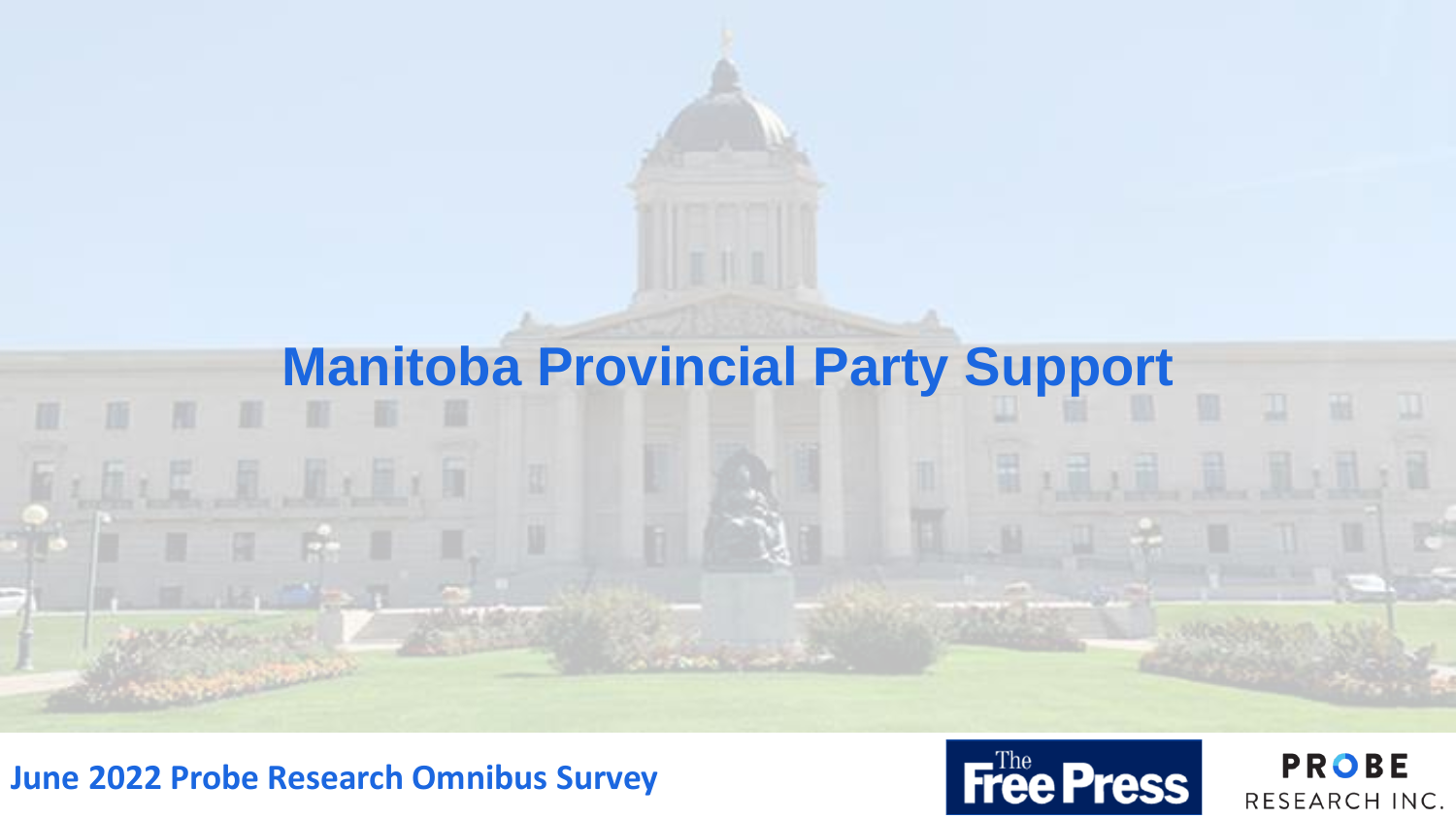# **Information:**

#### **Scott MacKay**

President (204) 926-6565 scott@probe-research.com

#### **Probe Research Inc.**

603 – 191 Lombard Ave. Winnipeg, MB R3B 0X1 (204) 926-6565

#### [www.probe-research.com](http://www.probe-research.com/)



# **For More Key Findings**

#### **Voting Preferences**

Provincial voting preferences in Manitoba remain fairly stable, with the New Democrats continuing to hold a 10-point lead over the governing Progressive Conservatives. Currently, 45 per cent of decided and leaning voters prefer the NDP (+1% vs. March 2022) while 35 per cent would vote for a PC candidate (+1%). Support for the provincial Liberals has decreased slightly during the past three months (13%, -2%), while three per cent prefer the provincial Greens (+1%) and four per cent would cast a ballot for another party not currently represented in the Legislature (-1%). Sixteen per cent of all Manitoba adults are undecided or have no party preference.

It remains a tale of two provinces, as the NDP's advantage in Winnipeg holds firm (52%, no change). Support for the PCs within the provincial capital has increased slightly (25%, +2%), with a corresponding decrease in Liberal support (16%, -2%). The NDP continues to hold a significant lead in all areas of Winnipeg. Outside Winnipeg, one-half prefer the PCs (50%), with 34 per cent indicating they would cast ballots for the NDP and just eight per cent opting for the Liberals.

Decided and leaning voters were asked to express their motivations for supporting their preferred party. Nearly one-half say they are motivated to vote for a party because they think it is deserving, while one in five are motivated solely by a desire to vote a particular party out of office. Three in ten, meanwhile, say they are motivated by both of these rationales. NDP supporters are somewhat more likely than supporters of other parties to want to both elect a deserving party and vote another party – in this case, the governing Progressive Conservatives – out of office.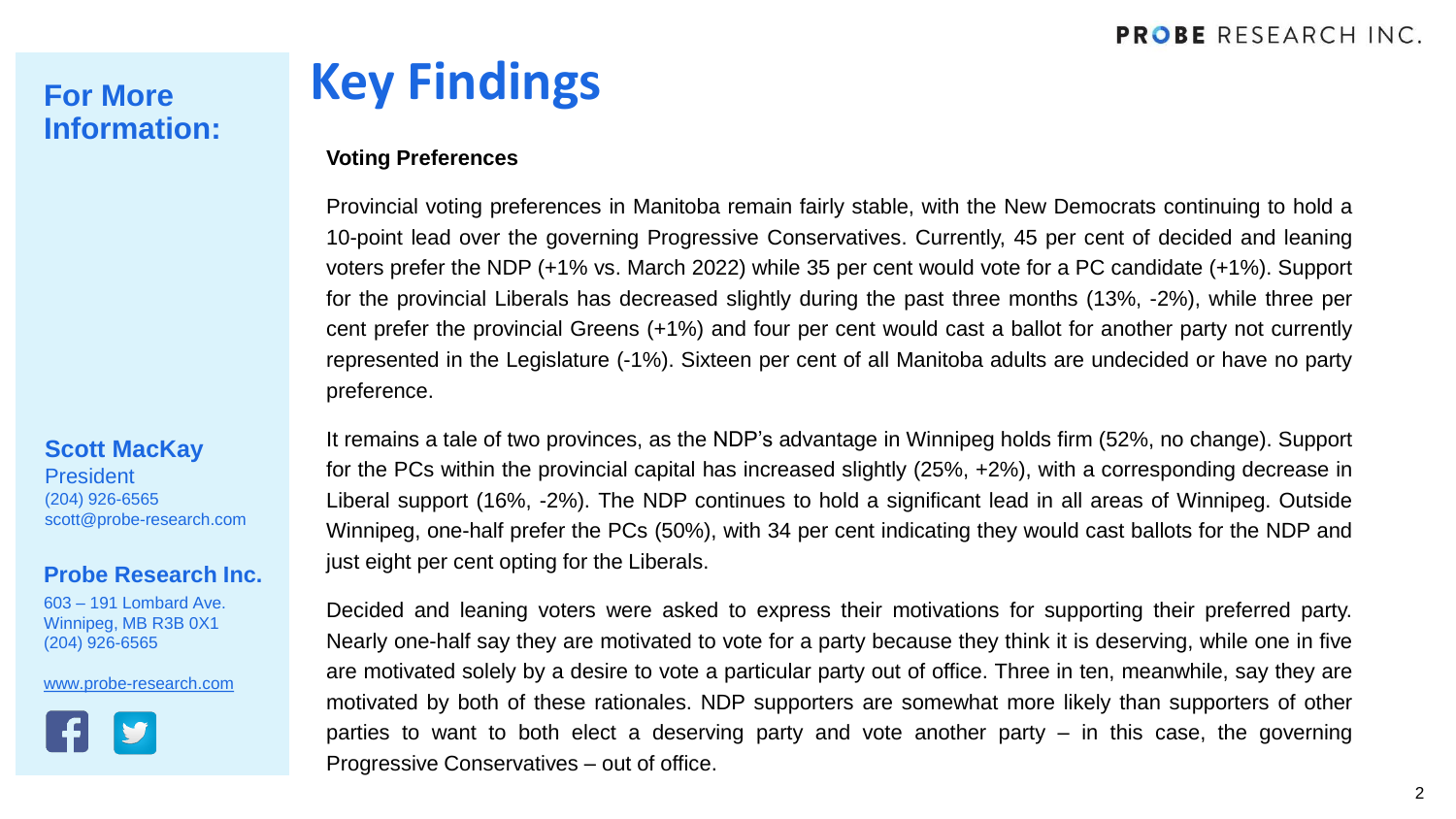

# **Key Findings (cont'd)**

#### **Party Leader Approval**

Only one in five Manitobans (20%) strongly or moderately approve of the performance of Premier and PC leader Heather Stefanson – with nearly one-half of those surveyed (44%) expressing strong disapproval. Stefanson's approval rating is low among most demographic groups with the exception of PC supporters – but even then, only slightly more than one-half of her party's voters (53%) think she is doing a good job.

Meanwhile, nearly one-half of Manitobans (46%, including 87% of NDP supporters) believe NDP leader Wab Kinew is performing well, while nearly three in ten (28%, including 65% of Liberal supporters) express strong or moderate approval for Liberal leader Dougald Lamont. Kinew's approval is especially high among women and those living in Winnipeg – two demographic groups that are also more likely to register a preference for his party.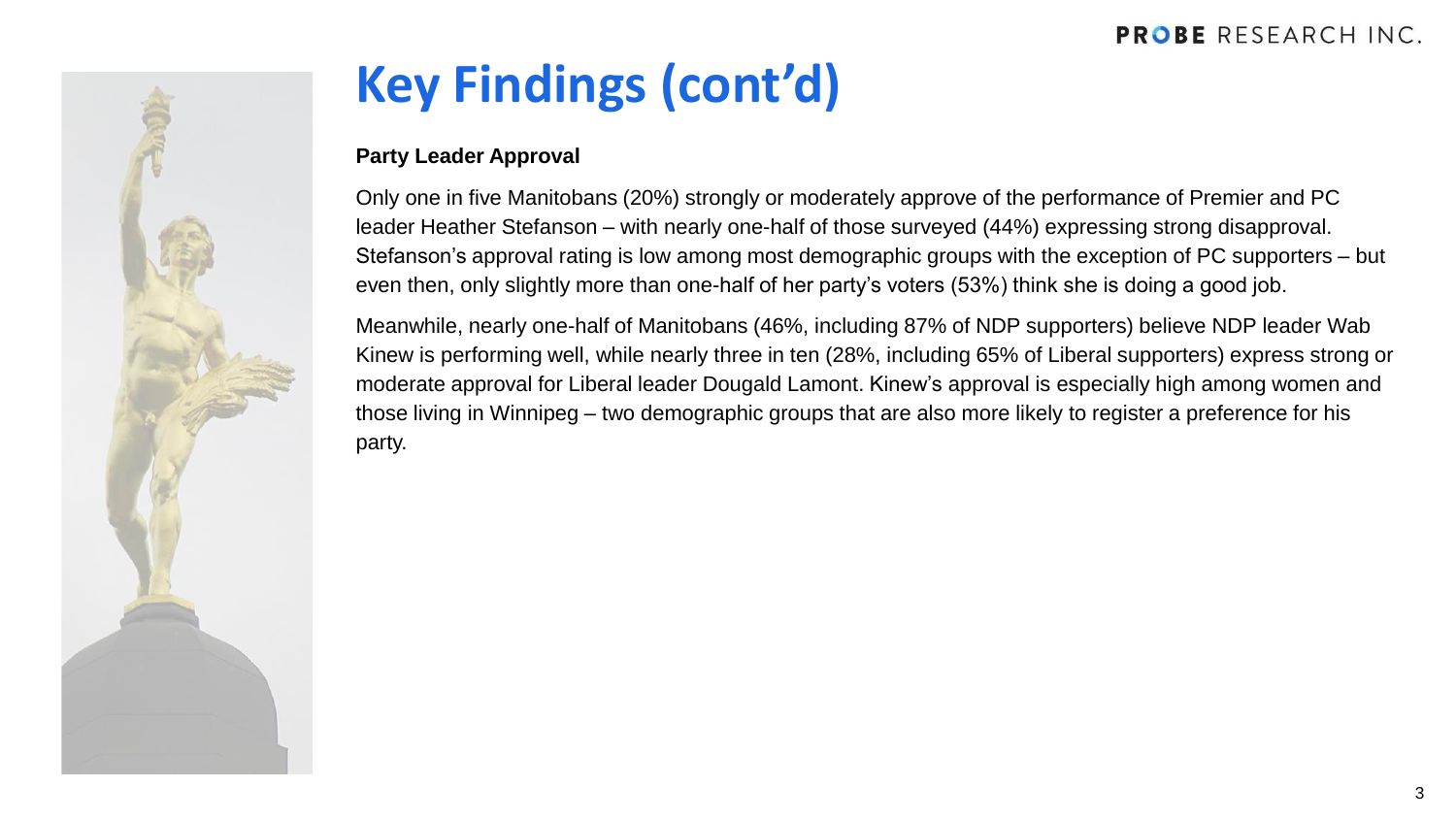# **Methodology About the Probe Research Omnibus**

For more than two decades, Probe Research Inc. has undertaken quarterly omnibus surveys of random and representative samples of Manitoba adults. These scientific telephone surveys have provided strategic and proprietary insights to hundreds of public, private and notfor-profit clients on a range of social, cultural and public policy topics. The Probe Research Omnibus Survey is the province's largest and most trusted general population survey.

## **Survey Instrument**

The survey instrument was designed by Probe Research in close consultation with the *Winnipeg Free Press.*

Probe Research surveyed a random and representative sampling of 1,000 adults residing in Manitoba between June 1 and 12, 2022.

With a sample of 1,000, one can say with 95 per cent certainty that the results are within  $\pm$  3.1 percentage points of what they would have been if the entire adult population of Manitoba had been surveyed. The margin of error is higher within each of the survey's population sub-groups.

The sample consists of 457 Manitobans randomly recruited via live-agent telephoned operator; 305 Manitobans randomly recruited via Interactive Voice Response (IVR) and 238 members of Probe Research's online panel. All respondents completed the survey on an online platform.

Modified random digit dialing, including both landline and wireless numbers, ensured all Manitoba adults had an equal opportunity to participate in this Probe Research survey.

Minor statistical weighting has been applied to this sample to ensure that age and gender characteristics properly reflect known attributes of the province's population. All data analysis was performed using SPSS statistical analysis software.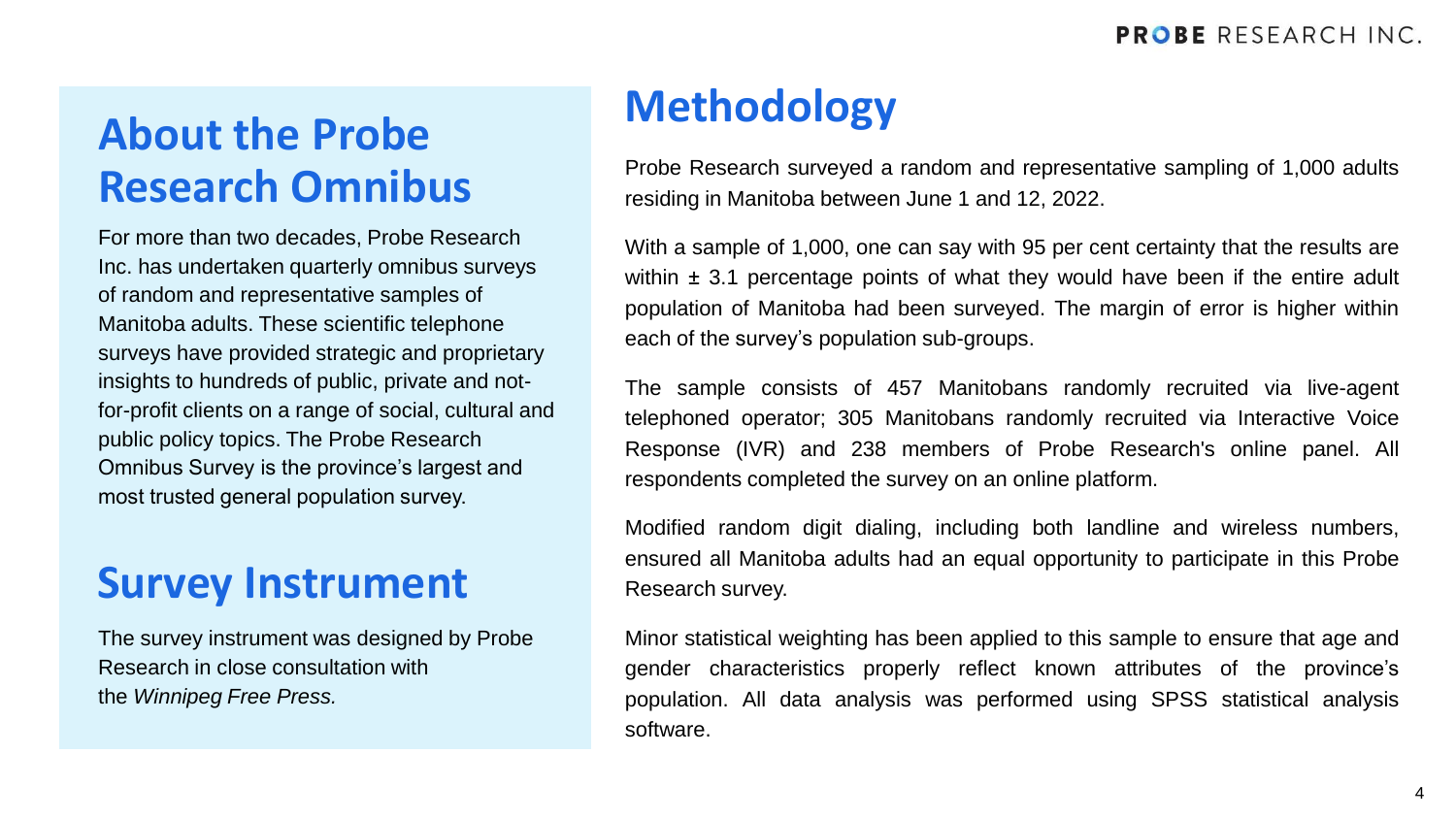## Provincial Party Support in Manitoba: Tracking

NDP maintains 10-point lead over the Progressive Conservatives



*Q1/2. If a provincial election were held tomorrow, which party's candidate would you be most likely to support? Even though you have not decided whom you would vote for, is there nonetheless a provincial party's candidate that you think you might want to support or are currently leaning toward?* Base: All respondents (N=1,000)

**PROBE RESEARCH INC.**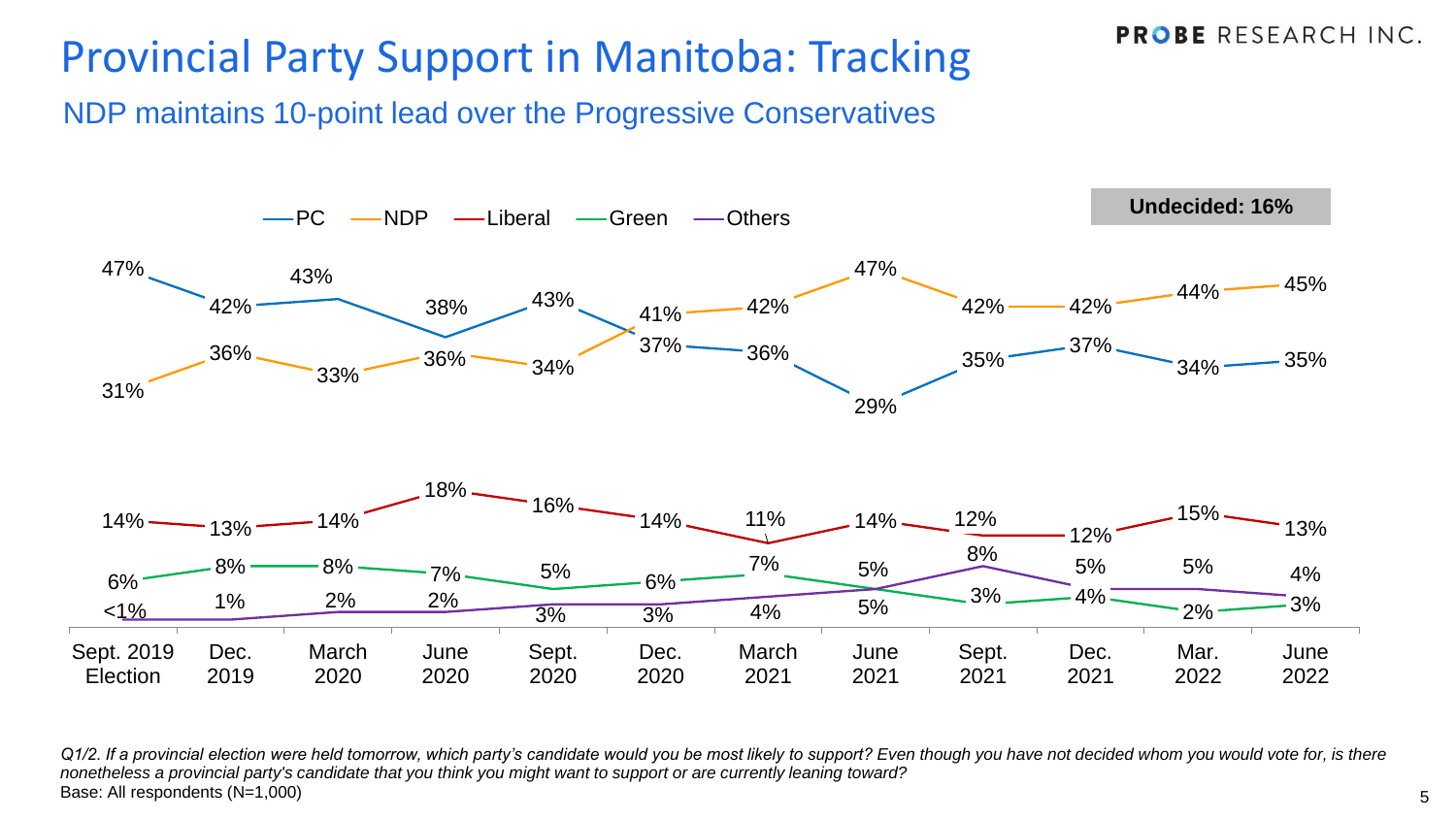## Provincial Party Support in Winnipeg: Tracking

PC support increases marginally, with the NDP still holding a significant advantage



*Q1/2. If a provincial election were held tomorrow, which party's candidate would you be most likely to support? Even though you have not decided whom you would vote for, is there nonetheless a provincial party's candidate that you think you might want to support or are currently leaning toward?* Base: All respondents (N=600)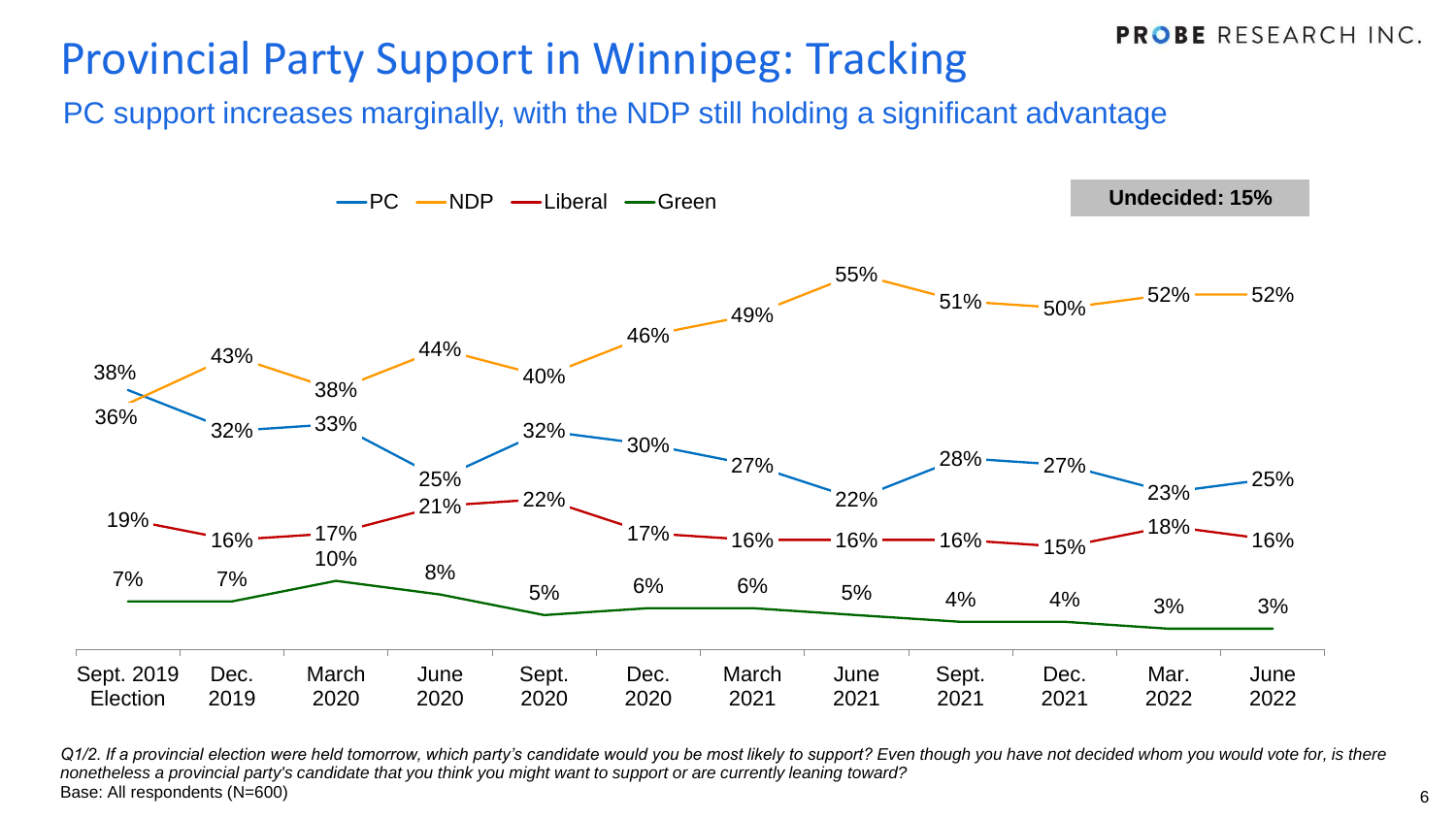7

## Provincial Party Support by Area of Winnipeg



*Q1/2. If a provincial election were held tomorrow, which party's candidate would you be most likely to support? Even though you have not decided whom you would vote for, is there nonetheless a provincial party's candidate that you think you might want to support or are currently leaning toward?* Base: All respondents (N=600)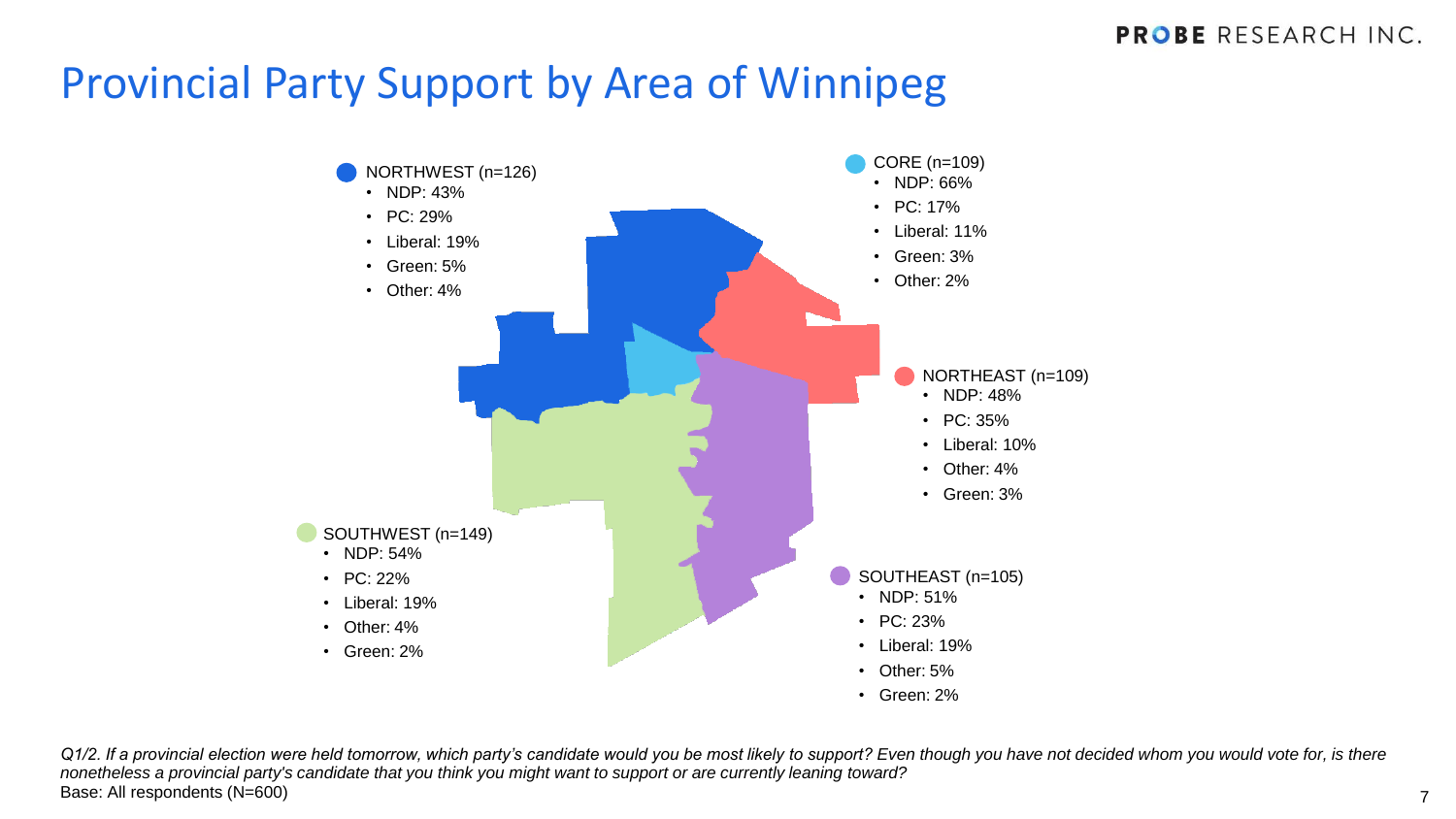## Provincial Party Support by Socio-demographic Sub-groups

#### NDP continues to lead across most demographic categories

|                 |                             | <b>Gender</b>              |                                      | Age          |               |          | <b>Region</b>     |                                   |
|-----------------|-----------------------------|----------------------------|--------------------------------------|--------------|---------------|----------|-------------------|-----------------------------------|
|                 | <b>Total</b>                | <b>Men</b>                 | <b>Women</b>                         | $18 - 34$    | 35-54         | $55+$    | <b>Winnipeg</b>   | <b>Rest of</b><br><b>Manitoba</b> |
| (Unweighted)    | (1,000)                     | (522)                      | (463)                                | (143)        | (424)         | (433)    | (600)             | (400)                             |
| (Weighted Base) | (1,000)                     | (488)                      | (495)                                | (290)        | (320)         | (390)    | (600)             | (400)                             |
| <b>NDP</b>      | 45%                         | 37%                        | 54%                                  | 51%          | 44%           | 42%      | 52%               | 34%                               |
| <b>PC</b>       | 35%                         | 44%                        | 26%                                  | 29%          | 38%           | 37%      | 25%               | 50%                               |
| Liberal         | 13%                         | 13%                        | 13%                                  | 13%          | 11%           | 14%      | 16%               | 8%                                |
| Green           | 3%                          | 3%                         | 3%                                   | 1%           | 4%            | 5%       | 3%                | 4%                                |
| Other           | 4%                          | 3%                         | 4%                                   | 6%           | 3%            | 2%       | 4%                | 3%                                |
|                 |                             |                            |                                      |              |               |          |                   |                                   |
|                 |                             | <b>Education</b>           |                                      |              | <b>Income</b> |          |                   | <b>Identity</b>                   |
|                 | <b>HS or</b><br><b>Less</b> | College/<br><b>Some PS</b> | <b>University</b><br><b>Graduate</b> | $<$ \$50 $K$ | \$50K-\$99K   | $$100K+$ | <b>Indigenous</b> | <b>BIPOC</b>                      |
| (Unweighted)    | (147)                       | (398)                      | (443)                                | (164)        | (310)         | (417)    | (111)             | (178)                             |
| (Weighted Base) | (159)                       | (405)                      | (422)                                | (176)        | (318)         | (399)    | (113)             | (182)                             |
| <b>NDP</b>      | 34%                         | 43%                        | 52%                                  | 51%          | 42%           | 45%      | 43%               | 42%                               |
| <b>PC</b>       | 48%                         | 39%                        | 27%                                  | 21%          | 40%           | 35%      | 34%               | 33%                               |
| Liberal         | 11%                         | 10%                        | 15%                                  | 15%          | 13%           | 12%      | 13%               | 16%                               |
| Green           | 5%                          | 3%                         | 3%                                   | 7%           | 2%            | 3%       | 2%                | 3%                                |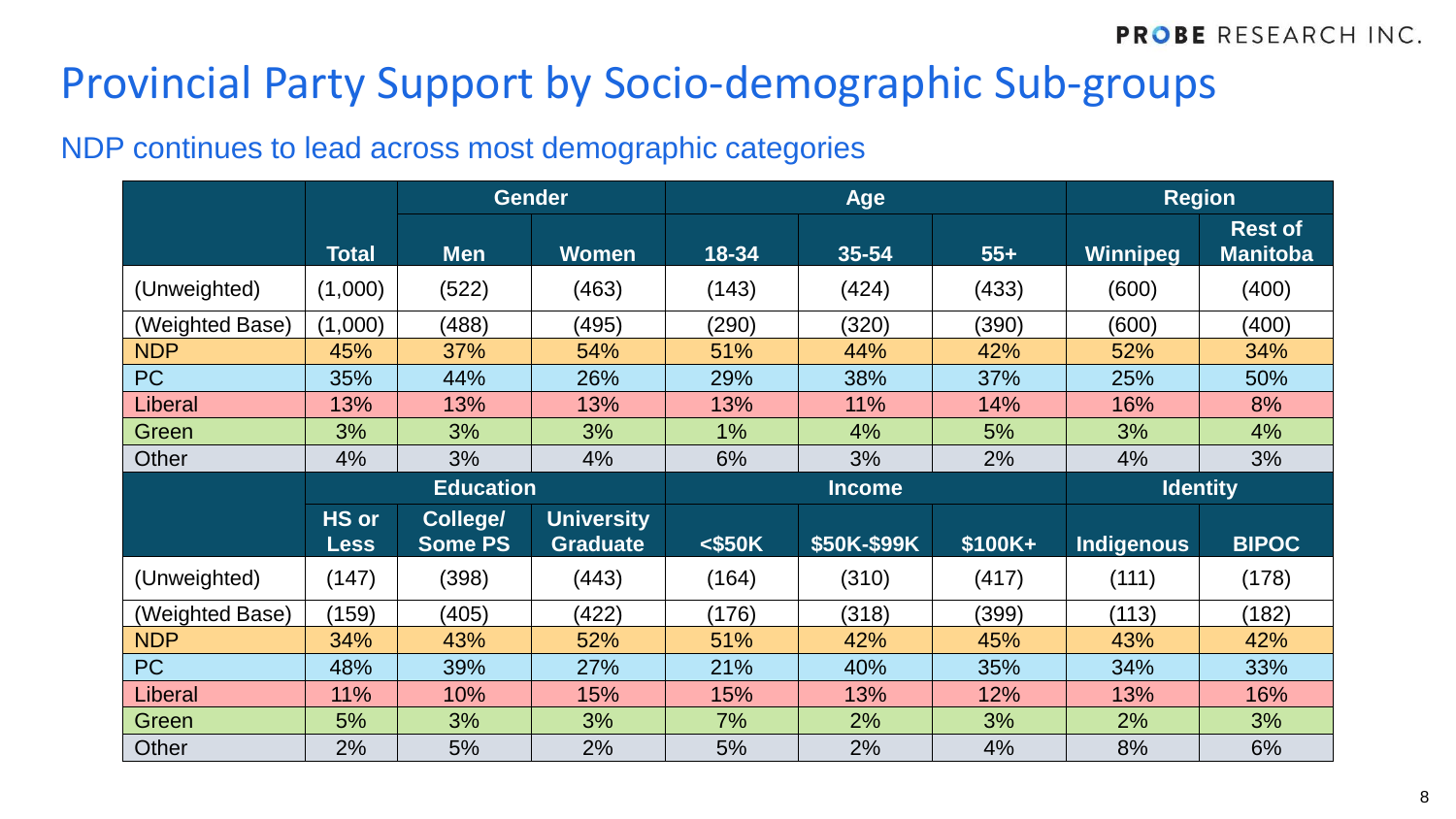## Rationale for Voting for a Particular Party

Three in ten are motivated to vote for a specific party – and to vote another party out of office



Q2a. People sometimes say that we vote political parties "into" or "out of" government. Would you say you will be voting for [PARTY SELECTED IN PREVIOUS Q.] because you feel *that party deserves to be the governing party, or will you be voting to ensure another party does not form the next government?*

Base: Decided and leaning voters (N=799)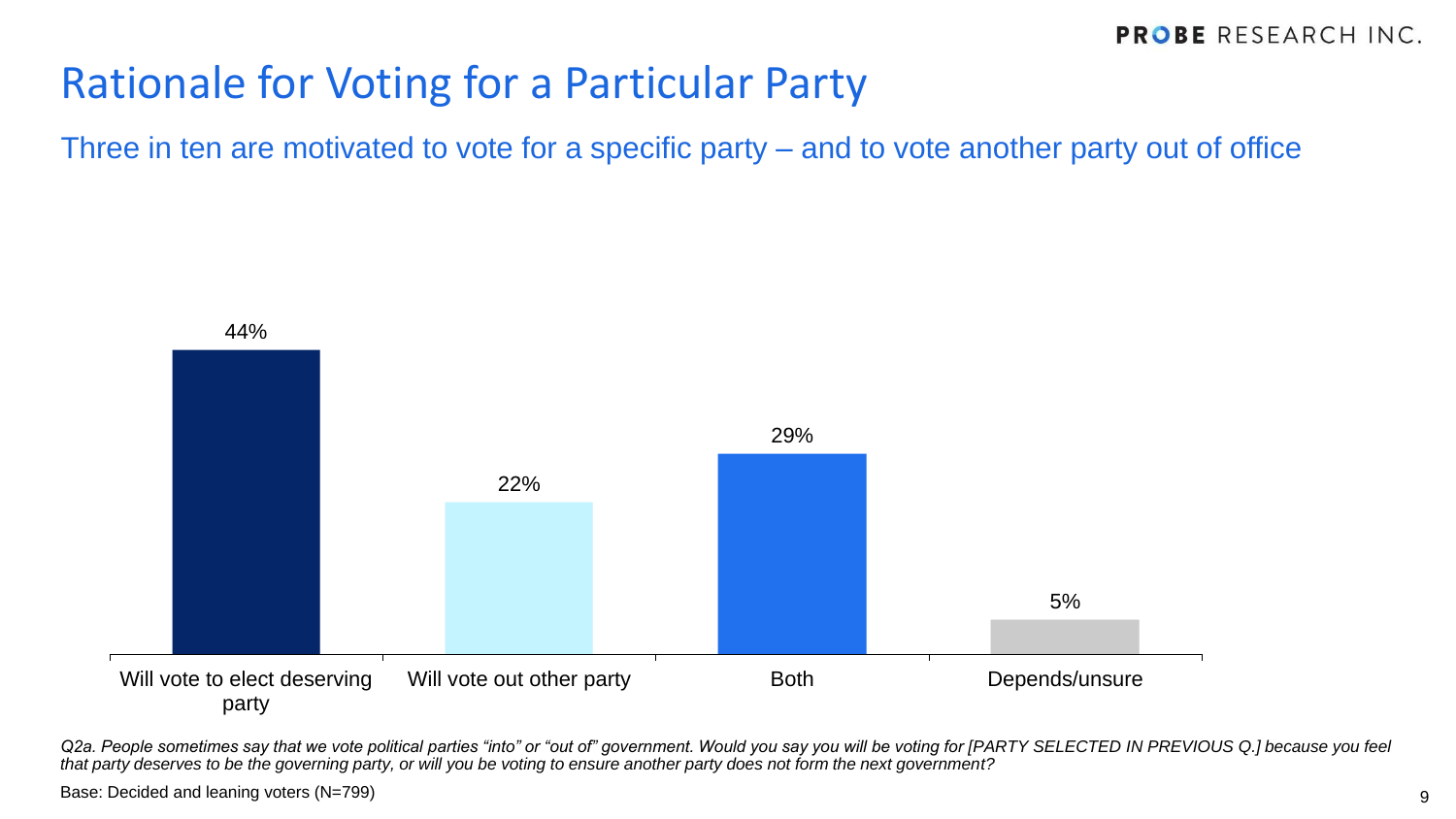# Rationale for Voting for a Particular Party: By Party Preference

NDP voters are much more motivated to both support their party and vote out the PCs



**NDP PC** Liberal

Q2a. People sometimes say that we vote political parties "into" or "out of" government. Would you say you will be voting for [PARTY SELECTED IN PREVIOUS Q.] because you feel *that party deserves to be the governing party, or will you be voting to ensure another party does not form the next government?*

Base: Decided and leaning voters (N=799)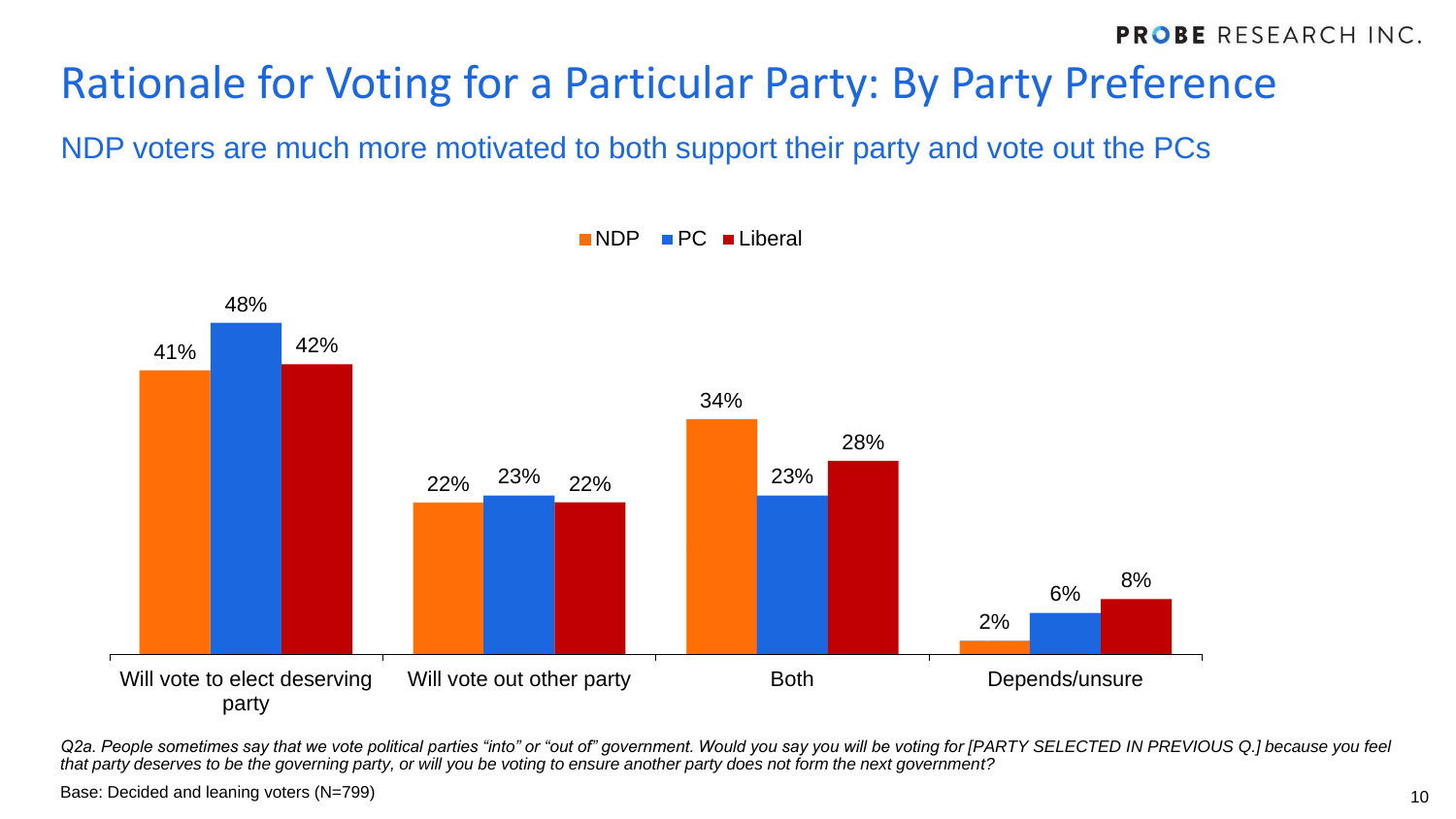## Provincial Party Leader Approval Ratings

Nearly one-half of Manitobans strongly disapprove of Premier Heather Stefanson's performance



*Q3. Now we would like to get your views on the leaders of Manitoba's three main political parties. Please keep in mind it doesn't matter who you intend to vote for in the next election, we are just looking for your views on the performance of these individuals as party leaders. Please indicate if you generally approve or disapprove of the performance of each one, as leader of their party.*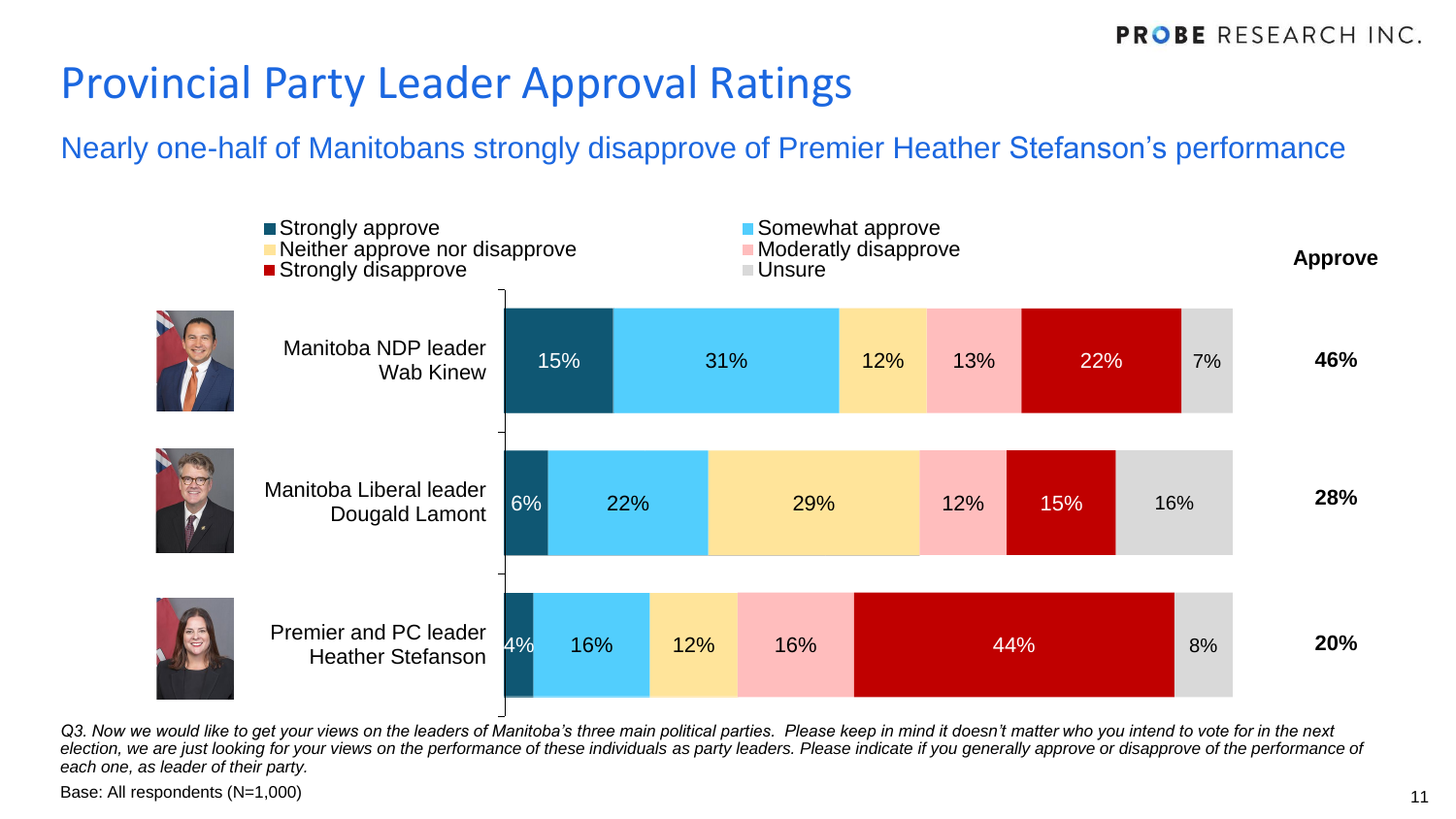# Approval Ratings for Heather Stefanson: By Sub-group

#### Only one-half of PC supporters approve of their party leader's performance

% who **strongly/moderately approve** of Heather Stefanson's job performance





*Q3. Now we would like to get your views on the leaders of Manitoba's three main political parties. Please keep in mind it doesn't matter who you intend to vote for in the next election, we are just looking for your views on the performance of these individuals as party leaders. Please indicate if you generally approve or disapprove of the performance of each one, as leader of their party.*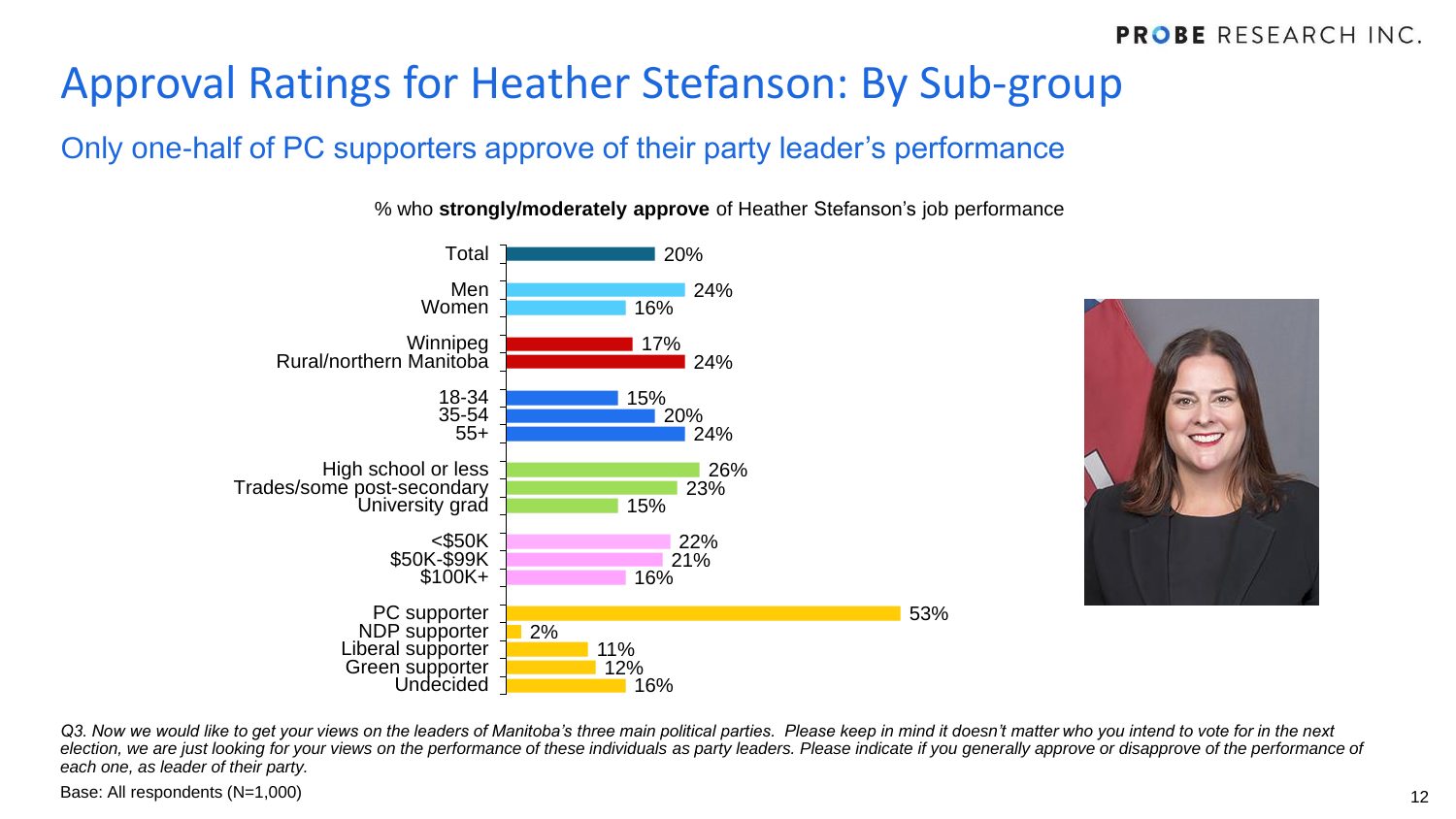## Approval Ratings for Wab Kinew: By Sub-group

#### Majorities of women, Winnipeggers think the NDP leader is doing a good job

% who **strongly/moderately approve** of Wab Kinew's job performance



*Q3. Now we would like to get your views on the leaders of Manitoba's three main political parties. Please keep in mind it doesn't matter who you intend to vote for in the next election, we are just looking for your views on the performance of these individuals as party leaders. Please indicate if you generally approve or disapprove of the performance of each one, as leader of their party.*